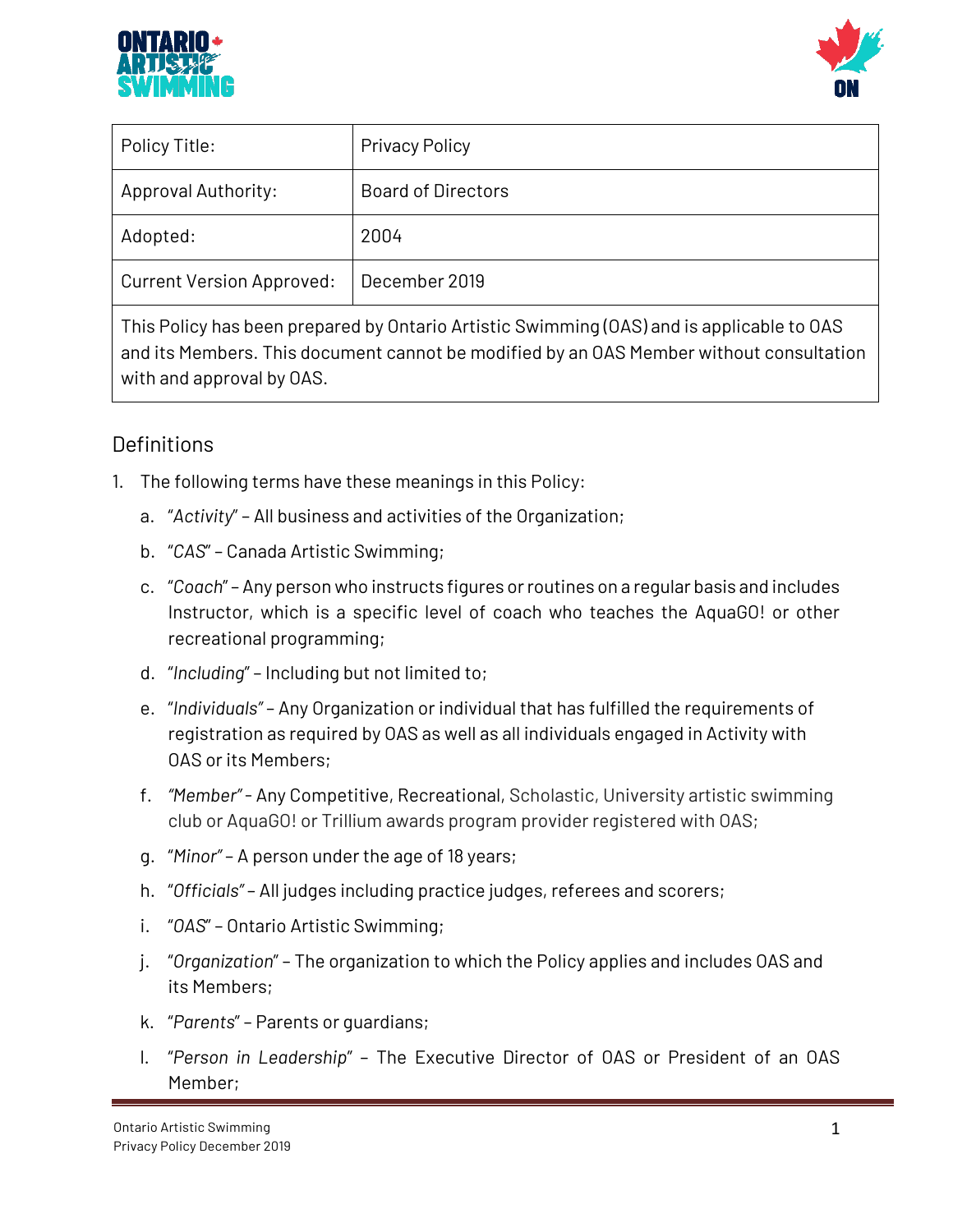



- m. "*PTSO*" A Provincial or Territorial Sport Organization that is responsible for the management of artistic swimming within its provincial or territorial boundaries; and
- n. "*Vulnerable person*" A person who, because of age, disability, or other circumstances, whether temporary or permanent is in a position of dependence on others or is otherwise at a greater risk than the general population of being harmed by a person in a position of authority or trust relative to them including minors and people with physical, developmental, or other disabilities.

## **Purpose**

- 2. OAS is committed to keeping your personal information confidential and secure and has developed this Privacy Policy as part of this commitment. Please take the time to familiarize yourself with this Privacy Policy as it sets out what type of information is collected, how this information is used, and with whom the information is shared. We also recommend that you review this document periodically as it may be altered or updated from time to time.
- 3. OAS has taken a policy decision to align its privacy program with the ten privacy principles set out in the Canadian Standards Association (CSA) Model Code for the Protection of Personal Information.<sup>1</sup>

## **Application**

- 1. This Policy applies to all Individuals.
- 2. This Policy applies at all times, wherever an Activity takes place, which includes the Organization's offices as well as external locations in Canada and abroad.

## **Personal information**

- 3. OAS and its Members will only collect personal information to achieve the highest standard of organizing and programming in the sport of artistic swimming.
- 4. OAS and its Members may collect personal information from you and about you such as:
	- a. CAS number;

 $\overline{a}$ 

<sup>1</sup> OAS and its Members are also governed by the *Personal Information Protection and Electronic Documents Act*  in matters involving the collection, use and disclosure of personal information during commercial activities, such as when advertising space is sold in event programs.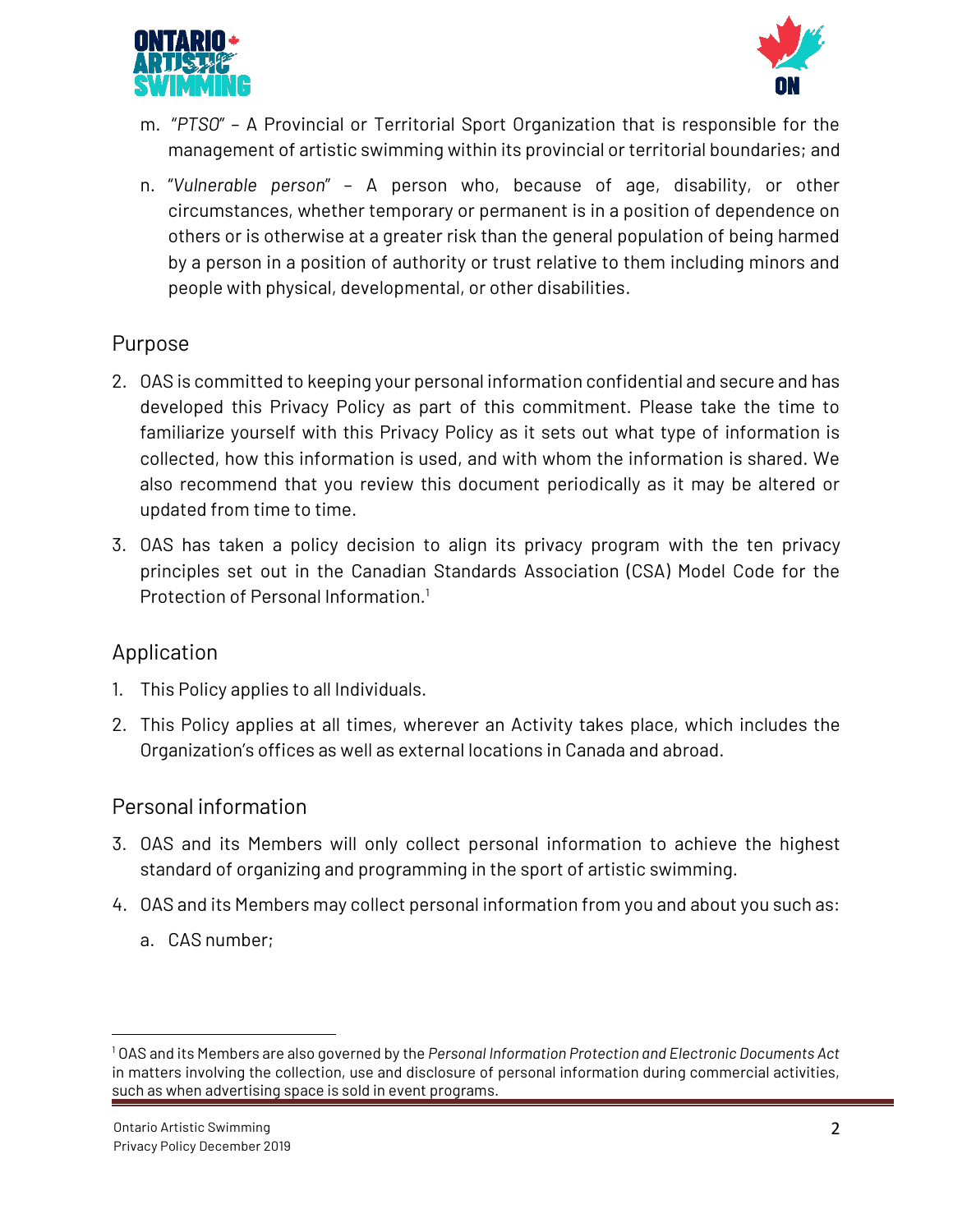



- b. Name and contact information, including telephone number, residential address and email address;
- c. Emergency contact information;
- d. Athlete information and history, including date of birth, citizenship, competitor levels, physical evaluation, feedback from coaches, and scores and competition results;
- e. Athlete medical information including Ontario Health Insurance Plan ("OHIP") number, medical, psychological and nutritional evaluations and past medical history including any Incident Reports and Bye Requests;
- f. Passport number;
- g. Credit card number or other banking information;
- h. Photographs, video footage and recorded comments;
- i. Employee, coach and volunteer information including name and contact information, Social Insurance Number, banking information, coach eligibility information such as National Coaching Certification Program ("NCCP") number and level, official eligibility information such as judge or referee level, and resume information including experience and qualifications; and
- j. Police record checks and other background checks and personal reference information, as required by the CAS *Screening Policy*.

#### **Use and disclosure**

- 5. OAS and its Members may use your personal information for the following purposes:
	- a. To communicate the Organization's programs, events and activities;
	- b. To provide you with news, event information and opportunities from CAS, OAS and OAS Members;
	- c. To communicate within and between Members and Individuals;
	- d. To register Members and other registrants and to collect any fees associated with registration
	- e. For record-keeping including posting results;
	- f. To determine eligibility and qualifications of coaches;
	- g. To determine eligibility and qualifications of officials;
	- h. To determine athlete eligibility, age category and appropriate level of competition;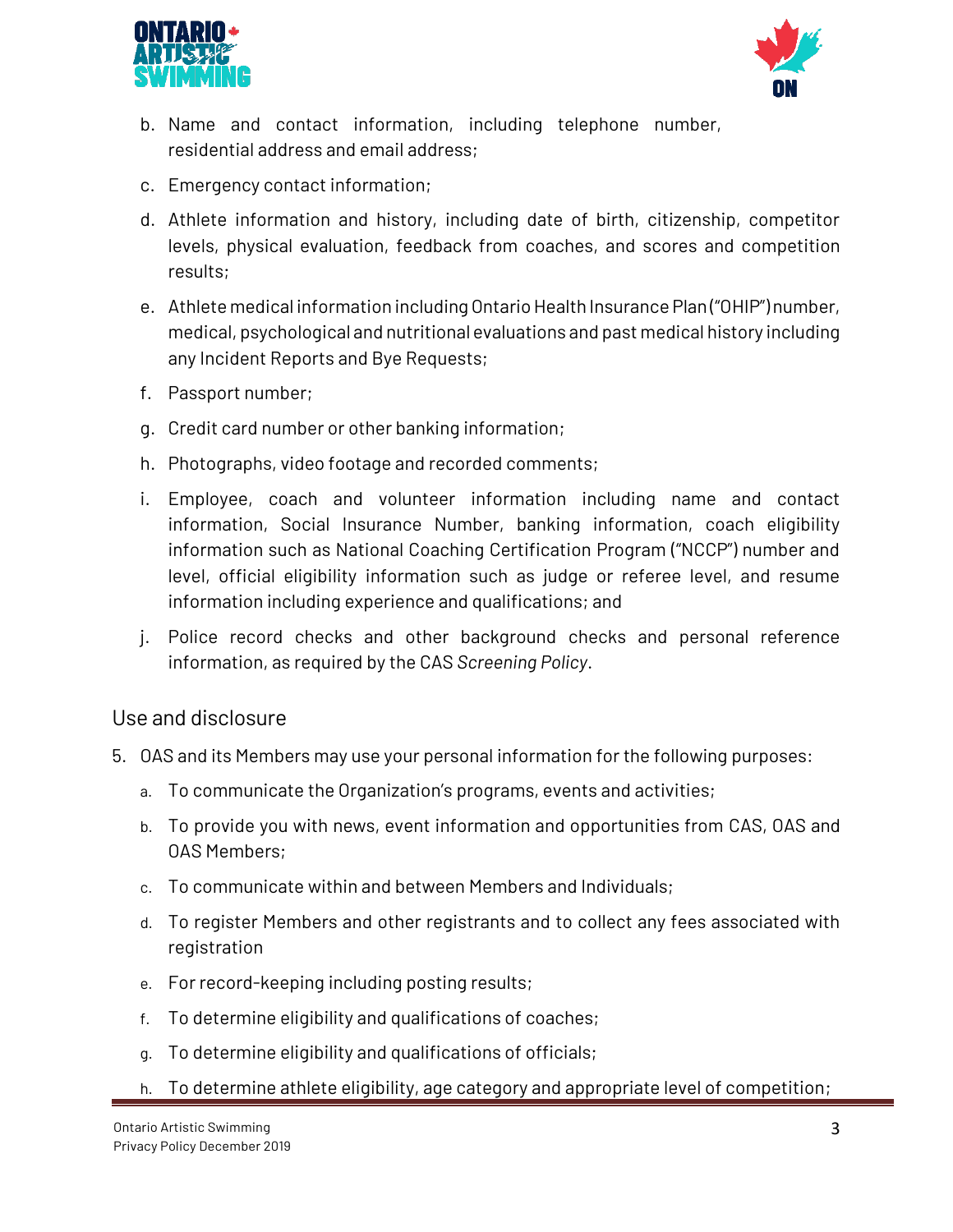



- i. For use in the case of medical emergencies;
- k. For the safety of our athletes and to identify adverse trends or specific issues that require remedial action;
- l. To ensure insurance compliance;
- m. To process registration fees and for other payment-related purposes such as registration at workshops, travel administration and to purchase equipment or uniforms;
- n. To process sponsorships and to engage in sponsor recognition activities;
- o. To report to sponsors, partners, funders and donors;
- p. For training, educational and promotional purposes;
- q. To process payroll, source deductions, insurance and other benefits for our employees, athletes, coaches and volunteers; and
- r. For our internal purposes, including administration and to comply with legal and regulatory requirements.
- 6. We may disclose your personal information, to the extent necessary, to other OAS Members and registrants, volunteers such as meet managers and officials, CAS, other PTSOs, the Coaches Association of Ontario, Coaching Association of Canada and other organizations, volunteers and programmers who require it to allow administration and continued safe participation within the sport. We may also disclose your personal information to these organizations to allow communication with and between athletes, coaches, officials, board members, et al., and for the promotion of the sport more generally.
- 7. We may use third party service providers to process or handle personal information on our behalf and to assist us with various services such as event photography, printing and marketing. We do not use sell, rent, trade or otherwise disclose any of your personal information to any third parties, except as described in this Privacy Policy or as permitted or required by law.

## **Consent**

- 8. You may give express consent in writing, orally or electronically. You can also imply consent through action or inaction. For example:
	- a. By completing and signing a registration form or other OAS or OAS Member materials;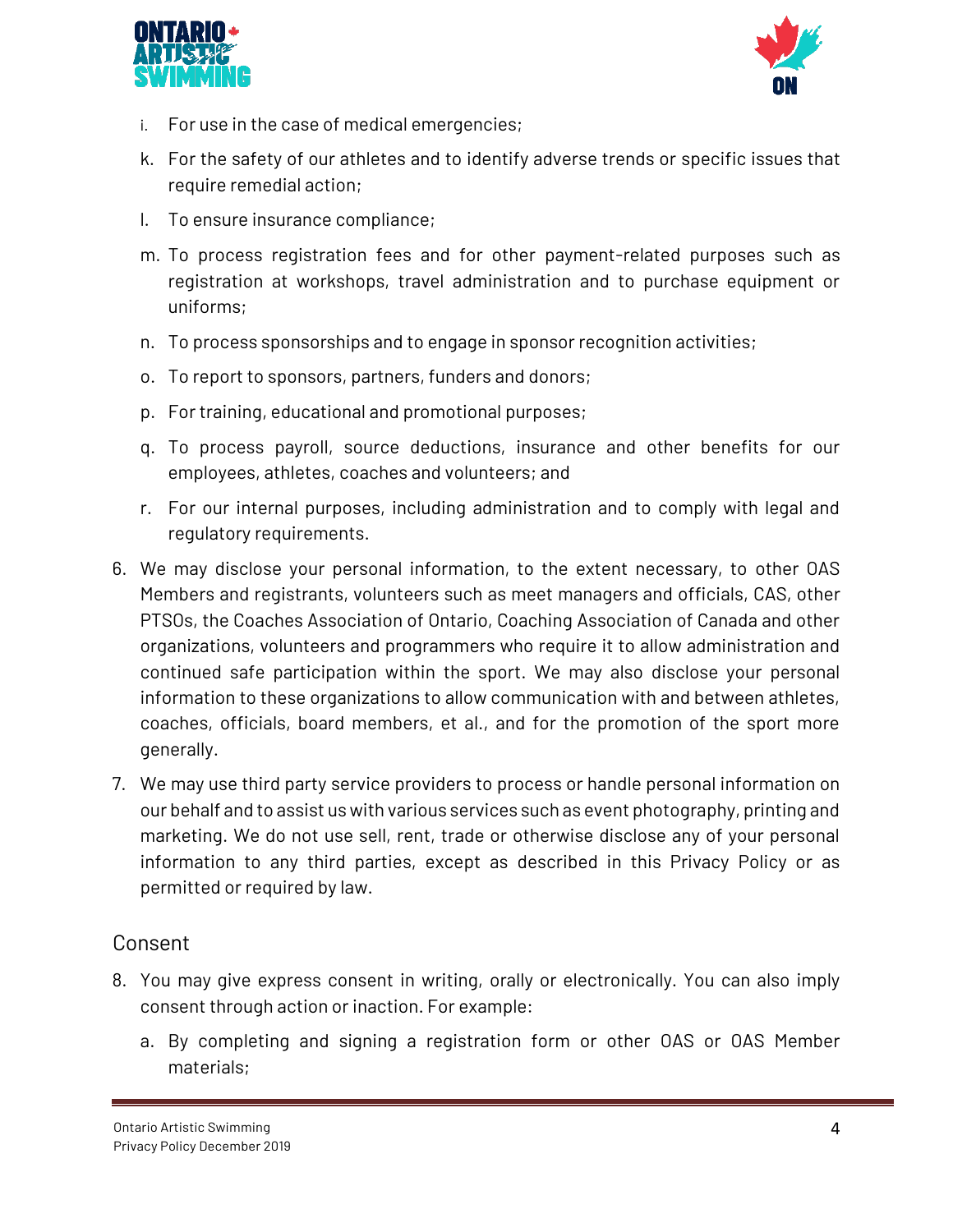



- b. Orally, when personal information is provided in person or over the telephone;
- c. Electronically, when personal information is provided by email or through social media sites such as Facebook and Twitter; or
- d. By voluntarily disclosing personal information to OAS or an OAS Member, coach, official, volunteer, employee, or board member.
- 9. Before deciding what form of consent is appropriate, OAS or the OAS Member, as appropriate, will consider the type of personal information it needs, the reason for its use, as well as the Individual's reasonable expectations. OAS or the OAS Member will generally seek express consent when the information is likely to be considered sensitive.
- 10. You may also give consent through an authorized representative, such as a parent. This is necessary for minors or other vulnerable Persons. For Individuals aged 13, 14 and 15, consent will typically be obtained from the teenager, however a parent will also be asked to provide consent prior to the use or disclosure of any sensitive personal information.

## **Safeguards**

11. OAS and its Members take steps to ensure that coaches, volunteers, employees and board members are aware of the importance of maintaining the security and confidentiality of any personal information in our control. Reasonable physical and procedural safeguards have been put in place designed to protect this information.

## **Your choices**

12. You may access and update your personal information at any time. You may also tell us at any time to stop using information about you by contacting a Person in Leadership (subject to legal and contractual restrictions and reasonable notice). OAS or the OAS Member will comply with your request as quickly as possible but there may be certain uses of personal information that the Organization may not be able to stop immediately.

## **Communication**

- 13. OAS and OAS Members will ensure that this Policy is well publicized, including on Organization websites.
- 14. OAS and OAS Members will ensure that this Policy is communicated to those who will be responsible for upholding it as well as those who will be responsible for its implementation.